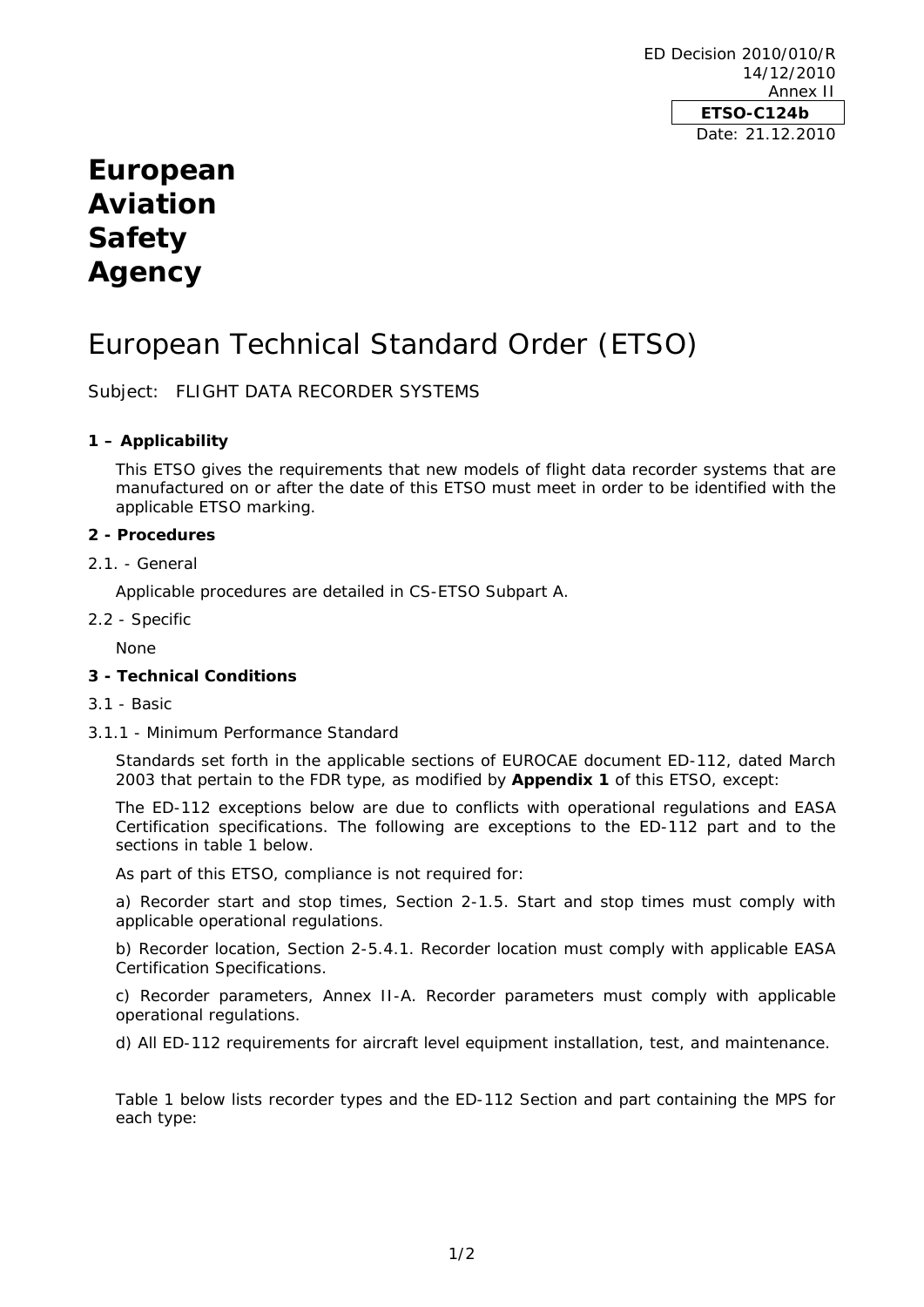| <b>Table 1. Recorder IVII 5 Requirements</b> |                                   |
|----------------------------------------------|-----------------------------------|
| <b>Recorder Type</b>                         | <b>ED-112 Reference</b>           |
| Single FDR                                   | Section 2 and Part II             |
| FDR function in a deployable recorder        | Section 2, Section 3 and Part II  |
| FDR function in a combined recorder          | Section 2, Section 4, and Part II |

# **Table 1. Recorder MPS Requirements**

See Appendix 1 for size, shape, and identification standards for crash protected enclosures.

3.1.2 - Environmental Standard

See CS-ETSO Subpart A paragraph 2.1

3.1.3 - Computer Software

See CS-ETSO Subpart A paragraph 2.2

3.1.4 Electronic Hardware Qualification

See CS-ETSO Subpart A paragraph 2.3

- 3.2 Specific
- 3.2.1 Failure Condition Classification

Failure of the function defined in paragraph 3.1.1 of this ETSO has been determined to be a minor failure condition. The applicant must develop the system to at least the design assurance level commensurate with this failure condition.

Note: The failure classification is driven by the accident investigation need.

#### **4 - Marking**

4.1 - General

Marking is detailed in CS-ETSO Subpart A paragraph 1.2

- 4.2 Specific
- 4.2.1 Lettering

EUROCAE ED112-Section 2-1 paragraph 2-1.16.3 requires the lettering on the recorder to be at least 25 mm in height. Where it is considered impractical to incorporate lettering of this height due to the size of the recorder case, the applicant may propose an alternative height provided that the size is adequate in relation to the size of the unit and allows easy readability.

4.2.2 - Marking recommendation

Marking in French: "ENREGISTREUR DE VOL NE PAS OUVRIR" is optional.

## **5 - Availability of Referenced Document**

See CS-ETSO Subpart A paragraph 3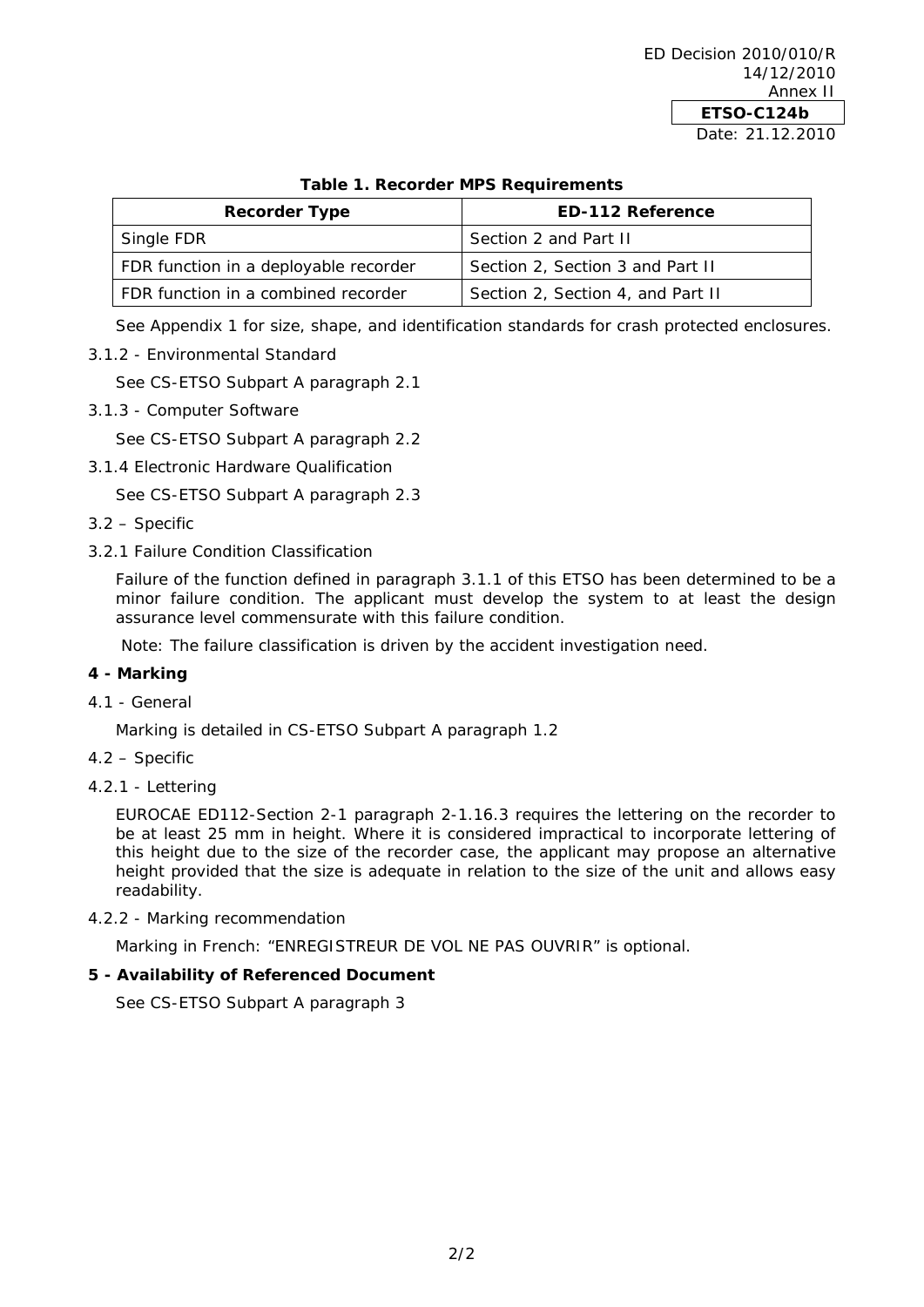#### **APPENDIX 1**

#### **STANDARDS FOR CRASH PROTECTED ENCLOSURE**

#### **1 - Physical Size.**

As technology allows for increased miniaturisation, manufacturers continue to shrink the crash enclosure. Now, the enclosure can be very difficult to find in wreckage. The sum of the height (a), width (b), and depth (c) of the crash enclosure must be 23 cm (9 inches) or larger. Each of these major dimensions must be 5 cm (2 inches) or larger. Here are five examples of a crash enclosure and the minimum required dimensions:

NOTE: The dimensions of the crash protected enclosure shall not include the underwater locator beacon (ULB) or its attachment hardware.

#### **2 - Identification.**

Paint the crash enclosure according to CS 23.1459(g),  $25.1459(g)$ ,  $27.1459(g)$ , or 29.1459(g) and mark in accordance with paragraph 4 of this ETSO.



## **Figure 1. Crash enclosure shaped like a rectangular prism.**

**--------------------------------**

Apply minimum dimensions to the major axis (a), minor axis (b), and length (c) of the enclosure.



 $a+b+c>= 23$  cm (9 inches) a, b,  $c \geq 5$  cm (2 inches)

**Figure 2. Crash enclosure shaped like an elliptical cylinder. --------------------------------**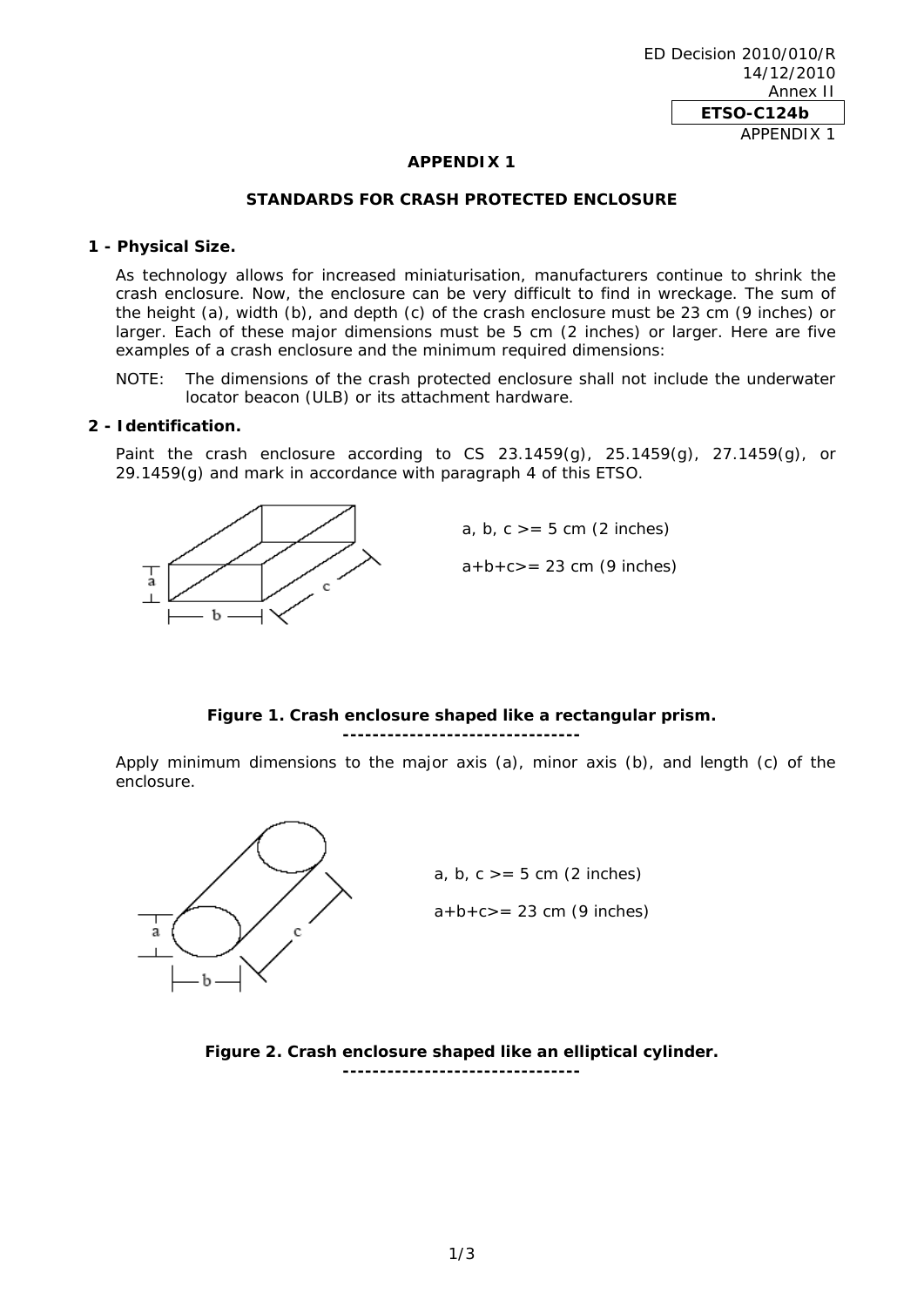ED Decision 2010/010/R 14/12/2010 Annex II **ETSO-C124b**  APPENDIX 1

Height, width, and depth are all equal to the diameter of the sphere which must be equal to or larger than 7.7 cm (3.0 inches) because of the,  $a + b + c$  >= 23 cm (9 inches), requirement.



**Figure 3. Crash enclosure shaped like a sphere. --------------------------------** 

Dimensions a, b, and c are not necessarily equal



**Figure 4. Crash enclosure shaped like an ellipsoid hemisphere. --------------------------------**